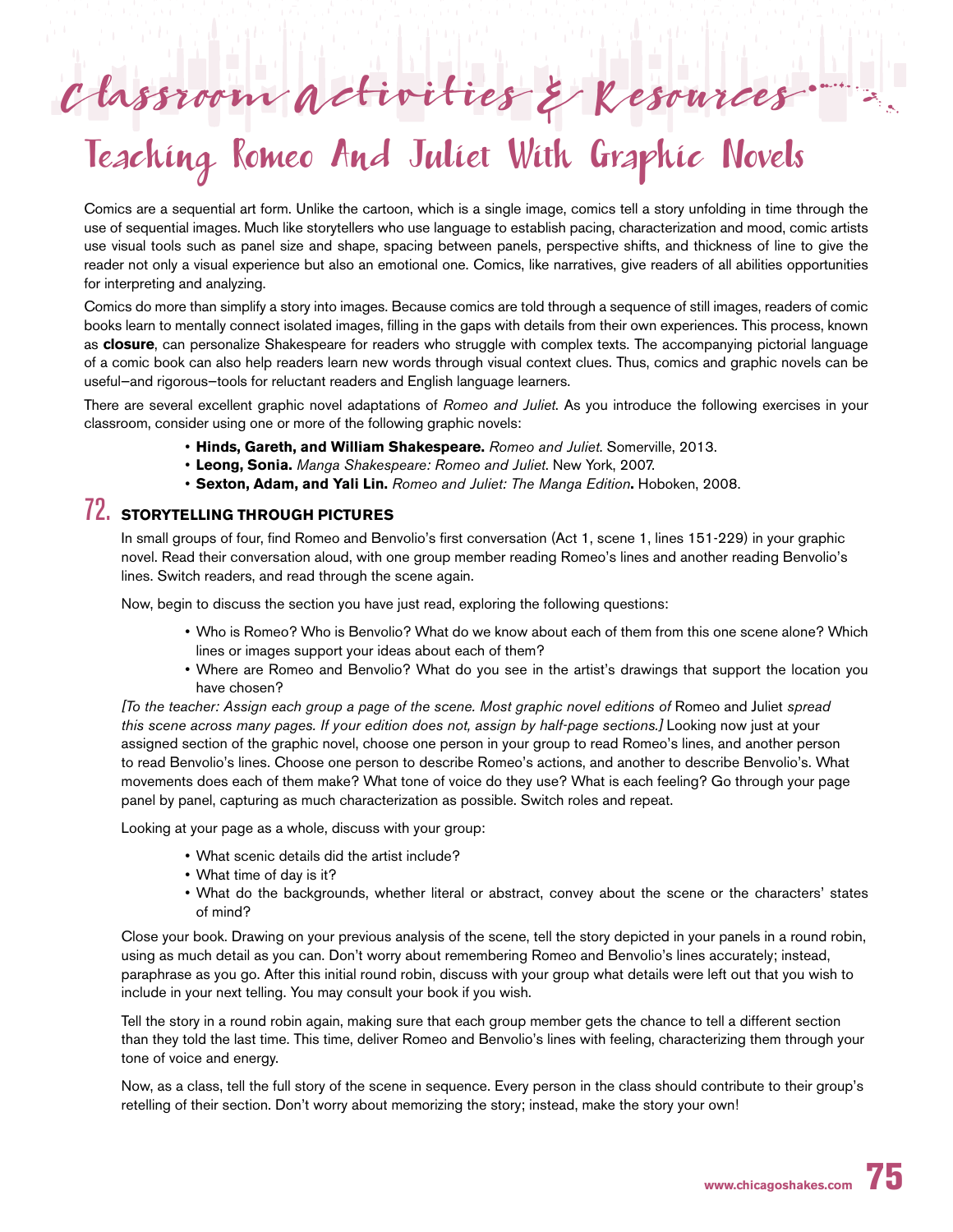

As a class, reflect on this activity. Some questions to consider:

- What clues in the images helped you understand the actions in the scene? How did the artist convey motions through still images?
- Did the shape of the panels influence how you understood the character's emotions? How so?
- Did you encounter any unfamiliar words? How did you deduce their meaning?
- This artist's rendering is only one way, of many, to depict this scene. If you were the artist, where might you set the scene? How might you represent the characters differently?

## **CONSIDER COMMON CORE ANCHOR STANDARDS R1, R2, R7, SL1, SL4, L4**

## 73. **COMPARING TWO TEXTS**

*[To the teacher: See Appendix L for printable images from two different graphic novel editions of* **Romeo and Juliet.** *Split the class into small groups and give each group one copy of each scene.]*

Much like a theater director, a graphic artist has to make choices about how to tell a story. The tools of theater include acting, blocking, scenery, costumes, lighting, props and sound. The tools of comics include panel size, shape, and spacing; light and shadow; angle of focus; facial expressions and body language; line, shape, and color; and text style and placement. These elements interact to involve the reader in the story.

Read each graphic representation of Act 3, scene 1, the scene in which Romeo realizes Mercutio is dead and decides to avenge his death. Though the language comes from the same scene in the play, each artist has made unique choices to bring Shakespeare's story to life on the page.

Each small group will become an expert on how one tool or a group of related tools is employed in each representation of the scene. Prepare to present on one of the following tools, as assigned by your teacher:

- **Panel size, shape, and spacing**: What does the artist depict inside larger panels? In smaller panels? How do smaller, more segmented panels feel compared to longer, expansive panels that fill the width of a page? How do the shape and/or quantity of panels express emotion and pace of action? Are there any panels that include overlapping scenes?
- **• Light and shadow**: How does the artist employ light and shadow to draw the reader's focus to important details? What does the use of contrast tell us about the characters' emotional states?
- **Angle of focus**: The angle of focus is the "camera" angle in the scene. It places the reader in relation to the scene. If angle of focus gives a bird's eye view, for instance, the reader may feel detached from the scenean outside observer. What is the angle of focus in each panel? What effect does the angle of focus have on the reader? How does the artist use of close-up or wide-angle panels to convey important details about the scene?
- **• Facial expressions and body language**: How does the artist depict Romeo, Mercutio, Benvolio and Tybalt? What does their body language tell us about them? How would you describe their emotions? Which characters do you think the artist wants the reader to connect with emotionally?
- **Line, shape and color**: Lines can have "character." A thinly drawn line will create a different feel than a bold line. How does the style of line change in different panels? How does the style of the line impact your understanding of the scene? How does the use of line, shape, and color convey the feeling of motion throughout the scene? (Comic book theorist Scott McCloud argues that color draws more attention to shape, and can limit the feeling of motion in a scene. Looking at Gareth Hinds' rendering, do you agree?)
- **• Text placement and style**: Comics are an entirely visual medium. How does each artist convey the sounds of the scene through text placement and style? How does the shape of the speech balloons help you understand the tone of voice each character uses?

Present your findings to the class, teaching them about the tool of comics that you studied. After each group has presented, discuss your findings:

- In some comics, the pictures illustrate the words. In others, words clarify a picture. But in most comics, the pictures and words are interdependent. How would you describe the relationship between text and image in each artist's rendering?
- After analyzing each comic in depth, what do you think each artist wanted the reader to experience and feel?
- Which rendering did you respond to most strongly? Why?

**CONSIDER COMMON CORE ANCHOR STANDARDS R3, R6, R9, SL4**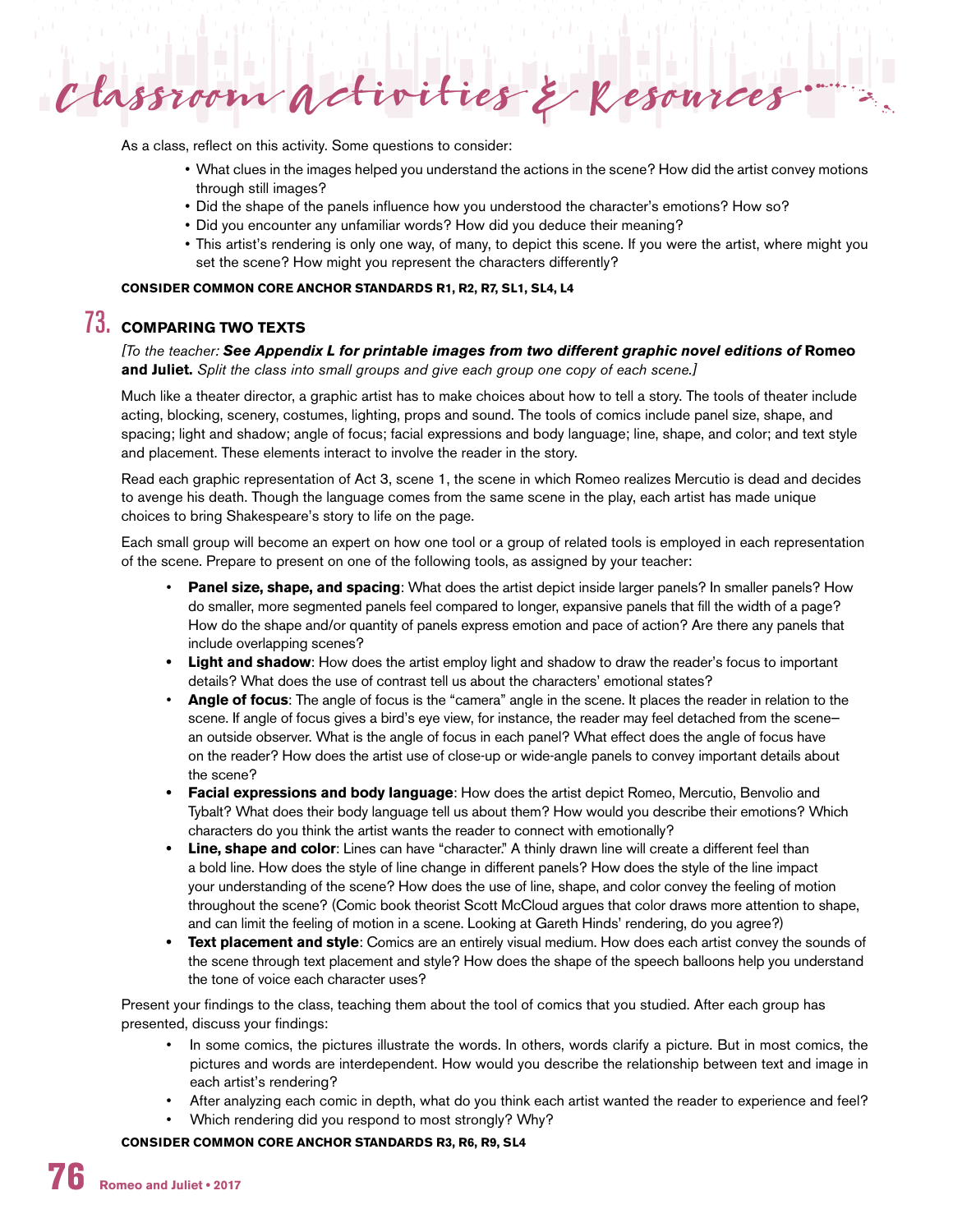## 74. **TEXT TO TABLEAUX**

Comic artists have to use panels efficiently to convey action. In an animated movie, each minute gesture would be captured in a frame. But comics don't have that luxury: readers would get bored! An artist has to use each panel to establish important details about a scene and convey the scene's main events. In sequence, the frozen panels of a comic strip tell a story.

 $\boldsymbol{ \mathcal{C}}$ lassroom activities & Resources

The closest theatrical parallel to a comic panel is the tableau. In a tableau, people freeze in a position that tells a story, using their frozen bodies to express actions, relationships, and emotions.

As a class, read Act 3, scene 2 aloud, beginning with the Nurse's entrance. Read the scene aloud in a circle, changing readers at each full stop. Discuss the scene. Some questions to consider:

- What are the main events of the scene?
- How does Juliet feel at the beginning of the scene? How do her feelings change over the course of the scene?
- What does the Nurse decide to do at the end of the scene? Why does she make this decision?

In groups of four, decide on the five main events of the scene to represent in tableaux. Create the tableaux, using your bodies to express the actions and emotions of the scene. Like a comic book artist, who must attach text (representative of speech) to a frozen image, decide on the text you want to attach to each image. (This will require a lot of cutting! Choose only the lines that you think are most important to tell the story.) Practice performing your tableaux in sequence. The group members who are not in the tableaux can speak the text from the sidelines! Share your tableaux with the class. What similarities and differences did you see among the groups?

*[To the teacher: One effective method of sharing tableaux can be through the "Curtain Down, Curtain Up" method. When you say "Curtain Down," everyone in the audience closes their eyes while the group gets into position for their first tableau. Count down from 10 and then say "Curtain Up." The audience then opens their eyes to look at the tableau in front of them. Repeat for each tableau. This method allows the audience to see each tableau as a truly isolated image.]*

## **CONSIDER COMMON CORE ANCHOR STANDARDS R2, R3, SL5**

# 75. **MATCHING IMAGES TO TEXT**

*[To the teacher: Choose a scene from your graphic novel—we recommend the section of Act 5, scene 3 when Paris apprehends Romeo at the Capulet's crypt. Any scene where the artist clearly establishes location and time of day will do, provided that the scene includes speech. Using whiteout, eliminate all dialogue, leaving the speech bubbles empty. Distribute copies to your students.]*

As you discovered when creating tableaux from text, it can be challenging and rewarding to condense a scene into still images. Comic book artists are experts at paring action down into panels. Looking at these images without the accompanying text, what can you infer about the scene? Where are the characters? What do they seem to be doing?

Using a script, look for the scene that you feel best matches the images. Use lines from the scene to fill in the speech bubbles. Graphic novels model concise language, which requires lots of cutting! Which lines are necessary to tell the story, and which lines can be cut? Look for language that compliments the artist's rendering.

Share your work in small groups. Did you make the same choices? Discuss why you chose the lines you used. How did the artist's rendering guide you?

#### **CONSIDER COMMON CORE ANCHOR STANDARDS R1, R7**



**CST for \$20** Chicago Shakespeare is committed to making our productions accessible for everyone, so CST for \$20 was designed to fit the budget of students and young professionals. We have allocated thousands of tickets across the entire season, giving our friends under 35 the opportunity to see world-class theater at an everyday price. Anyone under 35 can buy up to two \$20 tickets per production.

**You can find out more at www.chicagoshakes.com/cst20**